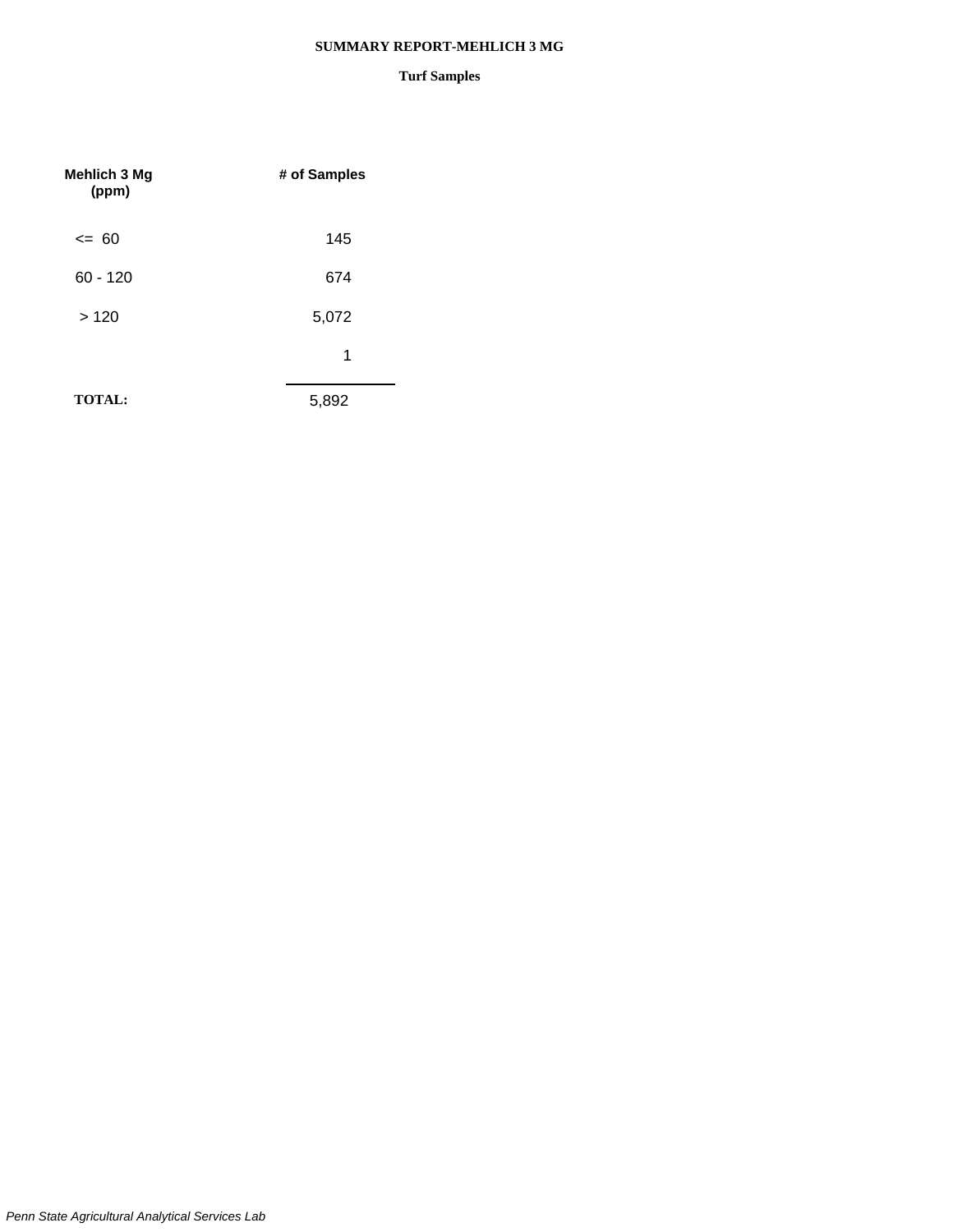| County           | <b>Total Samples</b> |                                | Mehlich 3 Mg<br>(ppm)   | # of Samples                 |
|------------------|----------------------|--------------------------------|-------------------------|------------------------------|
| <b>ADAMS</b>     | 45                   |                                |                         |                              |
|                  |                      | $\mathbf{1}$                   | $= 60$                  | $\mathbf{1}$                 |
|                  |                      | $\overline{2}$                 | $60 - 120$              | $\overline{c}$               |
|                  |                      | 3                              | >120                    | 42                           |
| <b>ALLEGHENY</b> | 311                  |                                |                         |                              |
|                  |                      | $\mathbf{1}$                   | $= 60$                  | $\overline{5}$               |
|                  |                      | $\overline{2}$                 | $60 - 120$              | 26                           |
|                  |                      | 3                              | >120                    | 280                          |
| <b>ARMSTRONG</b> | 73                   |                                |                         |                              |
|                  |                      | $\mathbf 1$                    | $= 60$                  | $\mathbf{1}$                 |
|                  |                      | $\overline{2}$                 | $60 - 120$              | 33                           |
|                  |                      | 3                              | >120                    | 38                           |
|                  |                      |                                |                         | $\mathbf 1$                  |
| <b>BEAVER</b>    | 46                   |                                |                         |                              |
|                  |                      | $\overline{2}$                 | $60 - 120$              | 10                           |
|                  |                      | 3                              | >120                    | 36                           |
| <b>BEDFORD</b>   | 20                   |                                |                         |                              |
|                  |                      | $\mathbf 1$                    | $= 60$                  | $\mathbf 1$                  |
|                  |                      | $\overline{2}$                 | $60 - 120$              | 6                            |
|                  |                      | 3                              | >120                    | 13                           |
| <b>BERKS</b>     | 203                  |                                |                         |                              |
|                  |                      |                                | $1 \le 60$              | $\overline{2}$               |
|                  |                      | $\overline{2}$                 | $60 - 120$              | 13                           |
|                  |                      | 3                              | >120                    | 188                          |
| <b>BLAIR</b>     | 52                   |                                |                         |                              |
|                  |                      | $\overline{2}$                 | $60 - 120$              | $\overline{7}$               |
|                  |                      | 3                              | >120                    | 45                           |
| <b>BRADFORD</b>  | 4                    |                                |                         |                              |
|                  |                      | $\mathbf{1}$<br>$\overline{2}$ | $\leq$ 60<br>$60 - 120$ | $\mathbf{1}$<br>$\mathbf{1}$ |
|                  |                      | 3                              | >120                    | $\overline{2}$               |
|                  |                      |                                |                         |                              |
| <b>BUCKS</b>     | 205                  | 1                              | $= 60$                  | $\overline{4}$               |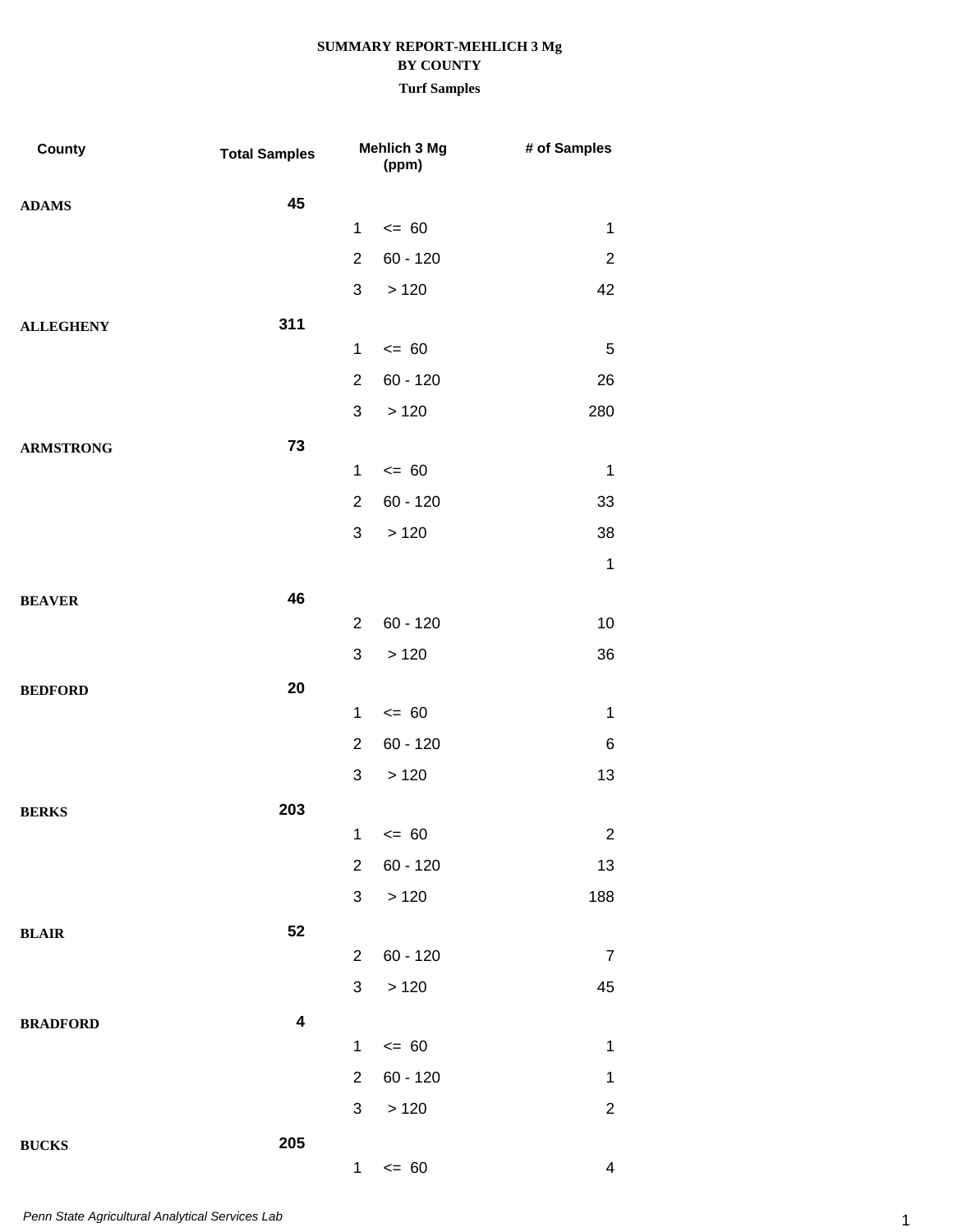| County            | <b>Total Samples</b> | Mehlich 3 Mg<br>(ppm) |            | # of Samples            |  |
|-------------------|----------------------|-----------------------|------------|-------------------------|--|
|                   |                      | $\overline{2}$        | $60 - 120$ | 27                      |  |
|                   |                      | $\mathfrak{S}$        | >120       | 174                     |  |
| <b>BUTLER</b>     | 94                   |                       |            |                         |  |
|                   |                      | 1                     | $= 60$     | $\overline{2}$          |  |
|                   |                      | $\overline{2}$        | $60 - 120$ | 17                      |  |
|                   |                      | $\mathfrak{S}$        | >120       | 75                      |  |
| <b>CAMBRIA</b>    | 16                   |                       |            |                         |  |
|                   |                      | 1                     | $= 60$     | $\mathbf 1$             |  |
|                   |                      | $\overline{2}$        | $60 - 120$ | $\mathbf 1$             |  |
|                   |                      | $\mathfrak{S}$        | >120       | 14                      |  |
| <b>CARBON</b>     | 10                   |                       |            |                         |  |
|                   |                      | $\overline{2}$        | $60 - 120$ | $\mathbf 1$             |  |
|                   |                      | $\mathfrak{S}$        | >120       | $\boldsymbol{9}$        |  |
| <b>CENTRE</b>     | 236                  |                       |            |                         |  |
|                   |                      | $\mathbf{1}$          | $= 60$     | 8                       |  |
|                   |                      | $\overline{2}$        | $60 - 120$ | 43                      |  |
|                   |                      | $\mathfrak{S}$        | >120       | 185                     |  |
| <b>CHESTER</b>    | 206                  |                       |            |                         |  |
|                   |                      | $\mathbf{1}$          | $= 60$     | 3                       |  |
|                   |                      | $\overline{2}$        | $60 - 120$ | 12                      |  |
|                   |                      | $\mathfrak{S}$        | >120       | 191                     |  |
| <b>CLARION</b>    | 13                   |                       |            |                         |  |
|                   |                      | $\overline{2}$        | $60 - 120$ | 3                       |  |
|                   |                      | $\mathfrak{S}$        | >120       | 10                      |  |
| <b>CLEARFIELD</b> | 68                   |                       |            |                         |  |
|                   |                      | $\mathbf 1$           | $\leq$ 60  | $\,6$                   |  |
|                   |                      | $\overline{2}$        | $60 - 120$ | 22                      |  |
|                   |                      | 3                     | >120       | 40                      |  |
| <b>CLINTON</b>    | $\bf 6$              |                       |            |                         |  |
|                   |                      | $\overline{2}$        | $60 - 120$ | $\overline{2}$          |  |
|                   |                      | $\mathfrak{S}$        | >120       | $\overline{\mathbf{4}}$ |  |
| <b>COLUMBIA</b>   | 16                   |                       |            |                         |  |
|                   |                      | 1                     | $\leq$ 60  | $\mathbf 1$             |  |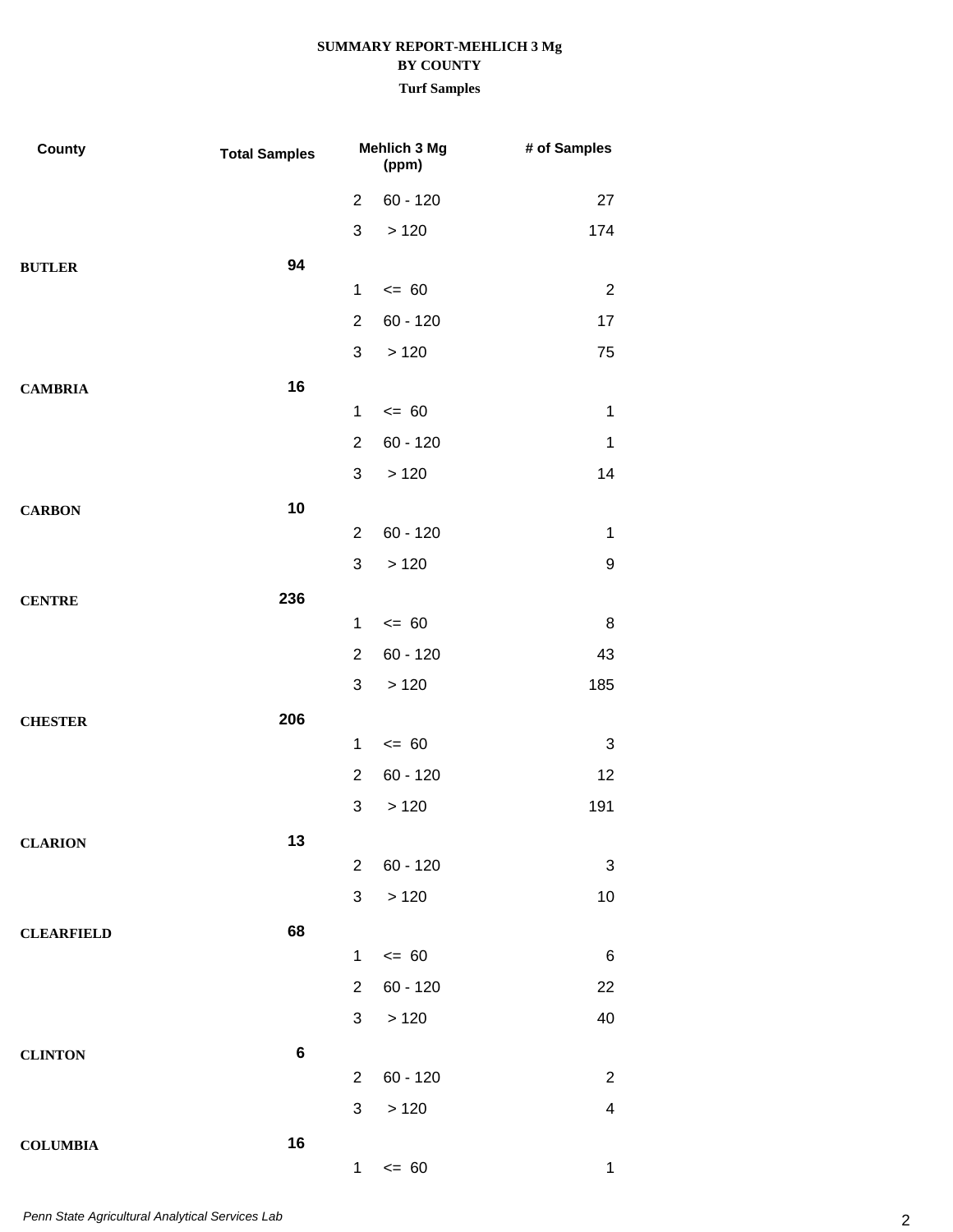| County            | <b>Total Samples</b> | Mehlich 3 Mg<br>(ppm) |              | # of Samples            |
|-------------------|----------------------|-----------------------|--------------|-------------------------|
|                   |                      | $\overline{2}$        | $60 - 120$   | 5                       |
|                   |                      | 3                     | >120         | 10                      |
| <b>CRAWFORD</b>   | $\boldsymbol{9}$     |                       |              |                         |
|                   |                      | 2                     | $60 - 120$   | 4                       |
|                   |                      | $\mathfrak{S}$        | >120         | 5                       |
| <b>CUMBERLAND</b> | 119                  |                       |              |                         |
|                   |                      | $\mathbf 1$           | $= 60$       | $\overline{\mathbf{4}}$ |
|                   |                      | $\overline{2}$        | $60 - 120$   | 19                      |
|                   |                      | $\mathfrak{S}$        | >120         | 96                      |
| <b>DAUPHIN</b>    | 191                  |                       |              |                         |
|                   |                      | $\mathbf 1$           | $= 60$       | $\sqrt{3}$              |
|                   |                      | $\overline{2}$        | $60 - 120$   | 20                      |
|                   |                      | $\mathfrak{S}$        | >120         | 168                     |
| <b>DELAWARE</b>   | 492                  |                       |              |                         |
|                   |                      | $\mathbf 1$           | $= 60$       | 14                      |
|                   |                      | $\overline{2}$        | $60 - 120$   | 34                      |
|                   |                      | $\mathfrak{S}$        | >120         | 444                     |
| ${\bf ELK}$       | 8                    | $\mathfrak{S}$        | >120         | $\bf 8$                 |
|                   |                      |                       |              |                         |
| <b>ERIE</b>       | 29                   | $\mathbf{1}$          | $= 60$       | 3                       |
|                   |                      |                       | $2 60 - 120$ | $\sqrt{3}$              |
|                   |                      | 3 <sup>7</sup>        | >120         | 23                      |
| <b>FAYETTE</b>    | 60                   |                       |              |                         |
|                   |                      | $\mathbf{1}$          | $\leq$ 60    | $\overline{2}$          |
|                   |                      | $\overline{2}$        | $60 - 120$   | 11                      |
|                   |                      | 3 <sup>1</sup>        | > 120        | 47                      |
| <b>FOREST</b>     | $\mathbf 3$          |                       |              |                         |
|                   |                      | $\overline{2}$        | $60 - 120$   | $\mathbf 1$             |
|                   |                      | $\mathbf{3}$          | >120         | $\sqrt{2}$              |
| <b>FRANKLIN</b>   | 118                  |                       |              |                         |
|                   |                      | $\mathbf{1}$          | $\leq$ 60    | $\mathbf{1}$            |
|                   |                      | $\overline{2}$        | $60 - 120$   | 11                      |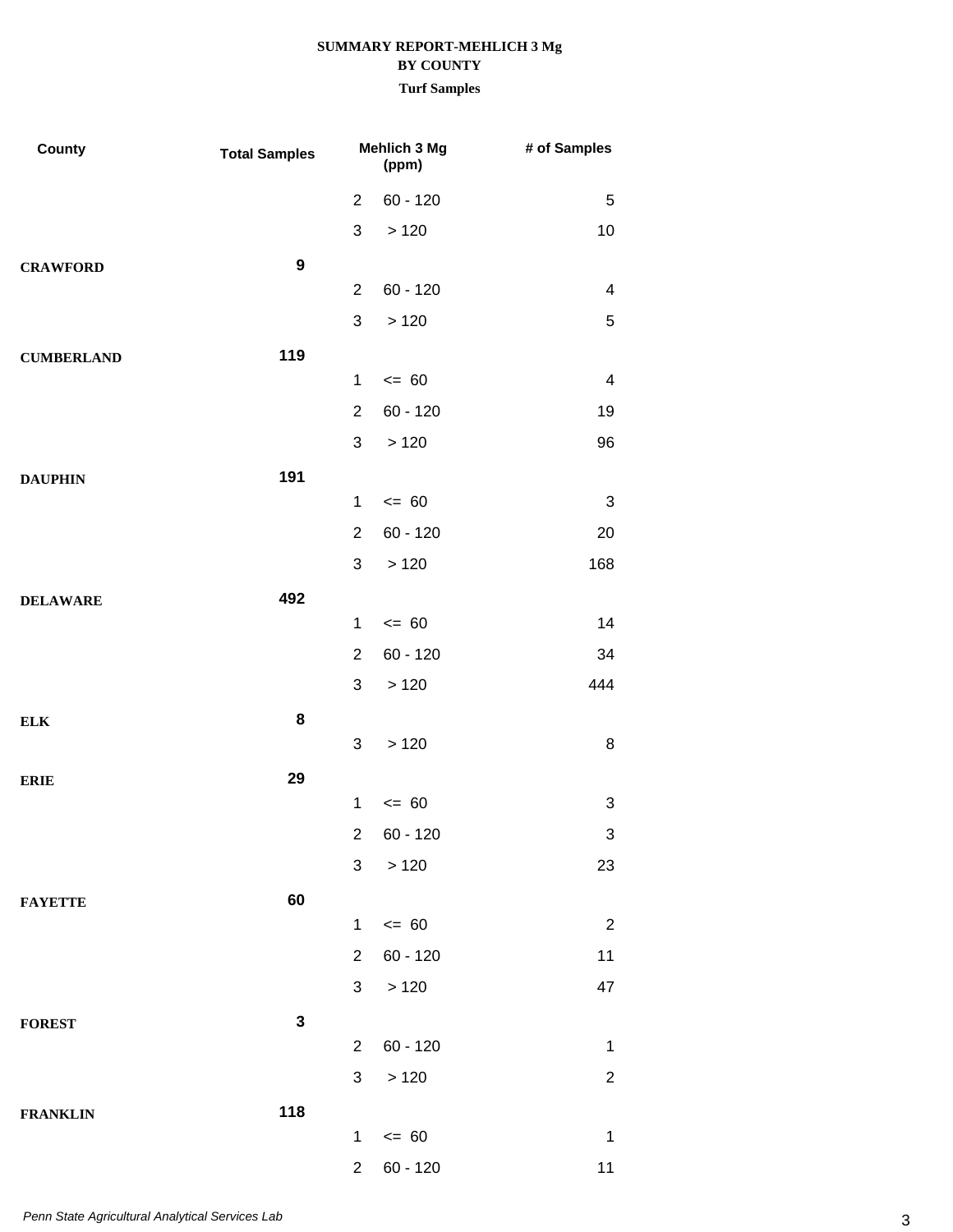| <b>County</b>     | <b>Total Samples</b>    |                | Mehlich 3 Mg<br>(ppm) | # of Samples   |
|-------------------|-------------------------|----------------|-----------------------|----------------|
|                   |                         | 3              | >120                  | 106            |
| <b>FULTON</b>     | $\overline{\mathbf{4}}$ |                |                       |                |
|                   |                         | $\overline{2}$ | $60 - 120$            | $\mathbf{1}$   |
|                   |                         | 3              | >120                  | $\sqrt{3}$     |
| <b>GREENE</b>     | $\overline{7}$          |                |                       |                |
|                   |                         | 1              | $= 60$                | $\mathbf{1}$   |
|                   |                         | 3              | >120                  | 6              |
| <b>HUNTINGDON</b> | 16                      |                |                       |                |
|                   |                         | $\overline{2}$ | $60 - 120$            | 3              |
|                   |                         | $\mathfrak{S}$ | >120                  | 13             |
| <b>INDIANA</b>    | 37                      |                |                       |                |
|                   |                         | 2              | $60 - 120$            | 6              |
|                   |                         | 3              | >120                  | 31             |
| <b>JEFFERSON</b>  | $\overline{7}$          |                |                       |                |
|                   |                         | 2              | $60 - 120$            | $\overline{2}$ |
|                   |                         | 3              | >120                  | $\mathbf 5$    |
| <b>JUNIATA</b>    | 11                      |                |                       |                |
|                   |                         | 1<br>2         | $= 60$                | $\mathbf 1$    |
|                   |                         |                | $60 - 120$            | $\overline{c}$ |
|                   |                         | 3              | >120                  | 8              |
| <b>LACKAWANNA</b> | 60                      | 1              | $= 60$                | 10             |
|                   |                         | $\overline{2}$ | $60 - 120$            | 15             |
|                   |                         | 3              | >120                  | 35             |
|                   |                         |                |                       |                |
| <b>LANCASTER</b>  | 670                     | $\overline{2}$ | $60 - 120$            | 41             |
|                   |                         | $\mathfrak{S}$ | >120                  | 629            |
|                   | 10                      |                |                       |                |
| <b>LAWRENCE</b>   |                         | 2              | $60 - 120$            | $\overline{2}$ |
|                   |                         | 3              | >120                  | 8              |
| <b>LEBANON</b>    | 67                      |                |                       |                |
|                   |                         | $\overline{2}$ | $60 - 120$            | 6              |
|                   |                         | 3              | >120                  | 61             |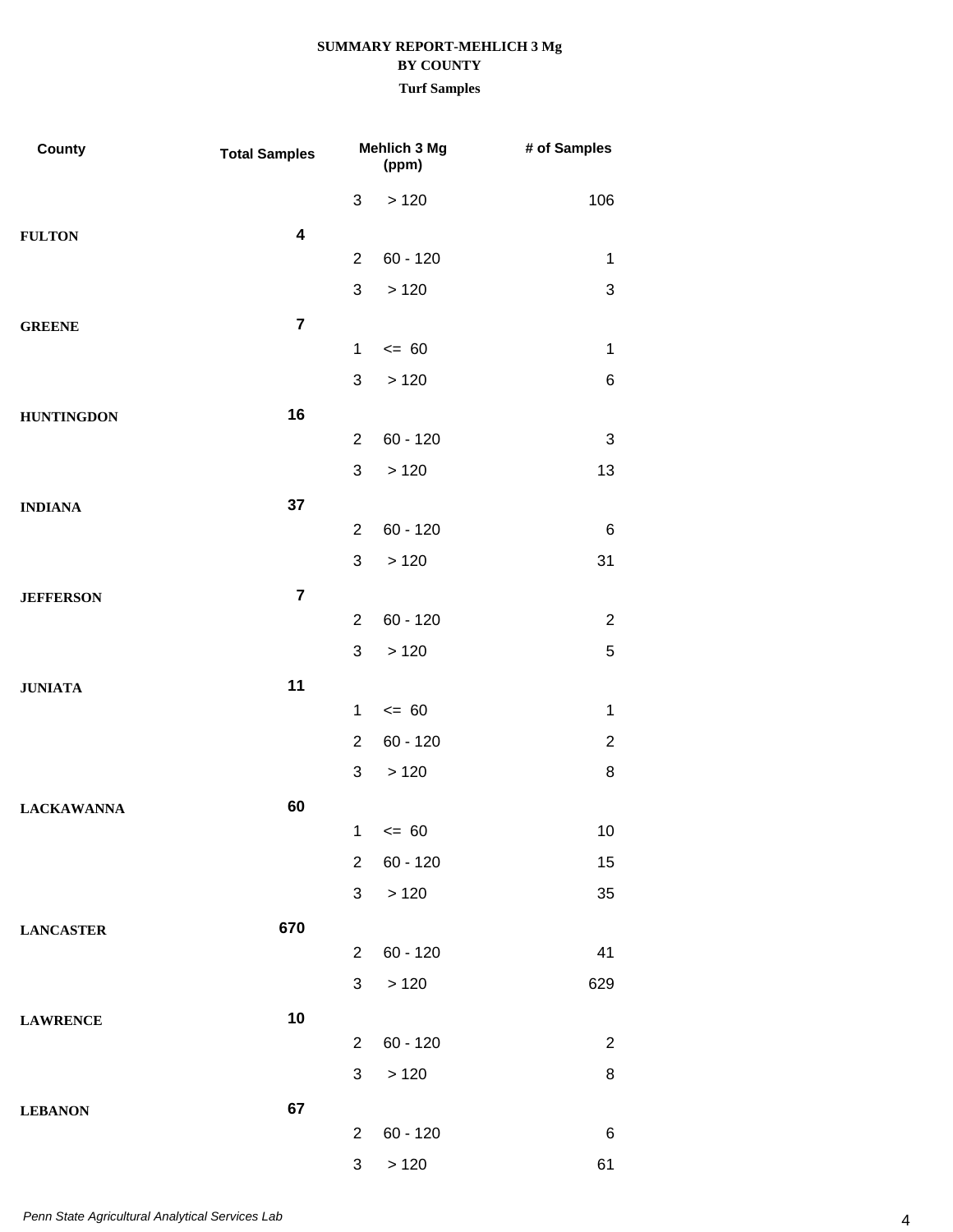| County            | <b>Total Samples</b> |                | Mehlich 3 Mg<br>(ppm) | # of Samples            |
|-------------------|----------------------|----------------|-----------------------|-------------------------|
| <b>LEHIGH</b>     | 169                  |                |                       |                         |
|                   |                      | $\mathbf{1}$   | $= 60$                | $\mathbf{1}$            |
|                   |                      | $\overline{2}$ | $60 - 120$            | 10                      |
|                   |                      | 3              | >120                  | 158                     |
| <b>LUZERNE</b>    | 132                  |                |                       |                         |
|                   |                      | $\mathbf{1}$   | $= 60$                | 12                      |
|                   |                      | $\overline{2}$ | $60 - 120$            | 35                      |
|                   |                      | 3              | >120                  | 85                      |
| <b>LYCOMING</b>   | 24                   |                |                       |                         |
|                   |                      | $\overline{2}$ | $60 - 120$            | $\overline{\mathbf{4}}$ |
|                   |                      | 3              | >120                  | 20                      |
| <b>MCKEAN</b>     | $\bf 6$              |                |                       |                         |
|                   |                      | $\mathbf{1}$   | $= 60$                | $\sqrt{2}$              |
|                   |                      | 3              | >120                  | $\overline{\mathbf{4}}$ |
| <b>MERCER</b>     | 30                   |                |                       |                         |
|                   |                      | $\mathbf{1}$   | $= 60$                | $\overline{c}$          |
|                   |                      | $\overline{2}$ | $60 - 120$            | $\overline{7}$          |
|                   |                      | 3              | >120                  | 21                      |
| <b>MIFFLIN</b>    | 18                   |                |                       |                         |
|                   |                      | $\mathbf{1}$   | $= 60$                | $\mathbf{1}$            |
|                   |                      | $\overline{2}$ | $60 - 120$            | $\overline{\mathbf{4}}$ |
|                   |                      |                | 3 > 120               | 13                      |
| <b>MONROE</b>     | 16                   |                |                       |                         |
|                   |                      | 1              | $= 60$                | $\mathbf{1}$            |
|                   |                      | $\overline{2}$ | $60 - 120$            | $\mathbf 5$             |
|                   |                      | 3              | >120                  | 10                      |
| <b>MONTGOMERY</b> | 967                  |                |                       |                         |
|                   |                      | $\mathbf{1}$   | $= 60$                | 11                      |
|                   |                      | $\overline{2}$ | $60 - 120$            | 60                      |
|                   |                      | 3              | >120                  | 896                     |
| <b>MONTOUR</b>    | $\boldsymbol{9}$     |                |                       |                         |
|                   |                      | 1              | $= 60$                | $\mathbf{1}$            |
|                   |                      | $\overline{2}$ | $60 - 120$            | 3                       |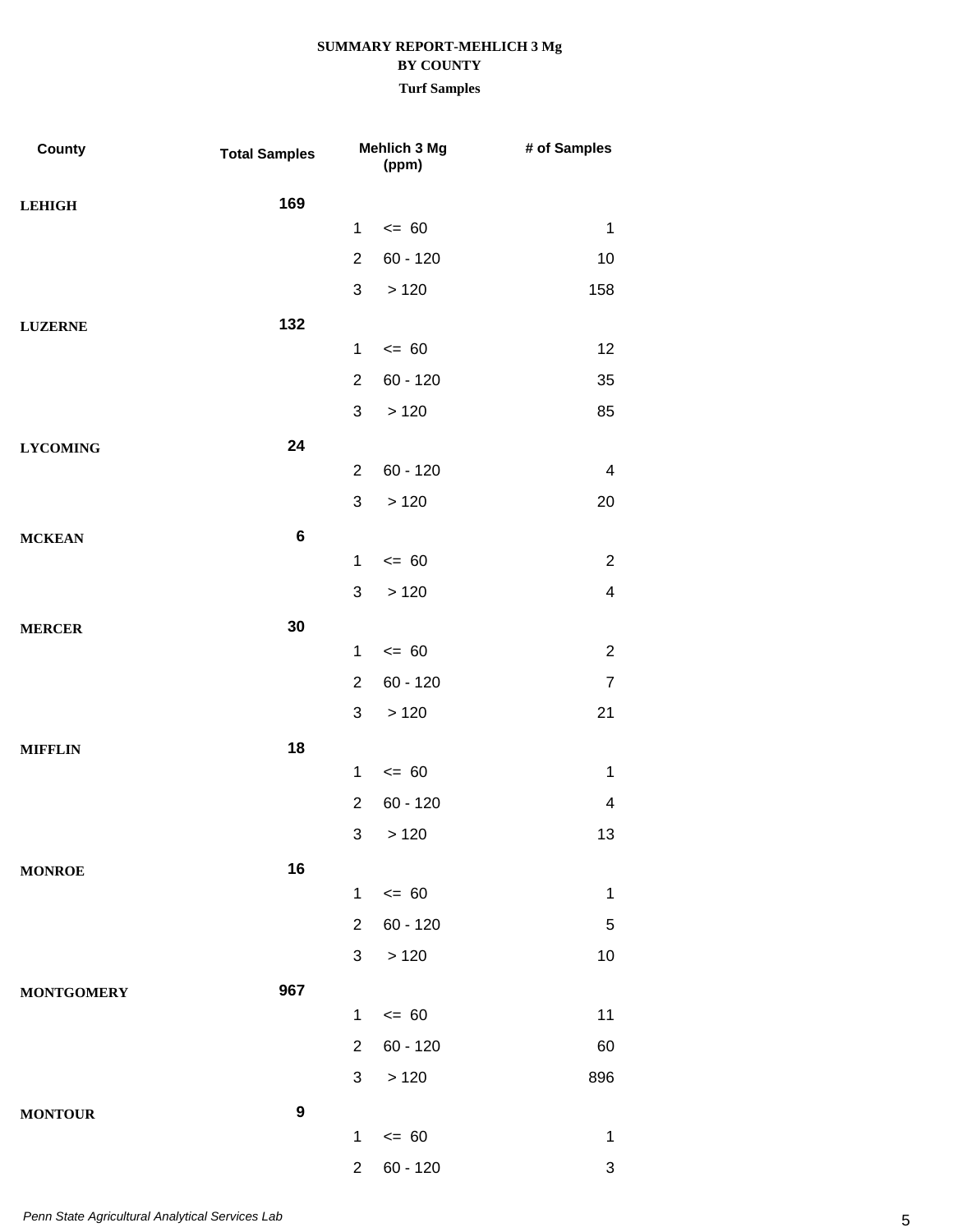| County                | <b>Total Samples</b> |                | Mehlich 3 Mg<br>(ppm) | # of Samples              |
|-----------------------|----------------------|----------------|-----------------------|---------------------------|
|                       |                      | 3              | >120                  | $\mathbf 5$               |
| <b>NORTHAMPTON</b>    | 111                  |                |                       |                           |
|                       |                      | $\mathbf{1}$   | $= 60$                | $\,6$                     |
|                       |                      | $\overline{2}$ | $60 - 120$            | 17                        |
|                       |                      | 3              | >120                  | 88                        |
| <b>NORTHUMBERLAND</b> | 27                   |                |                       |                           |
|                       |                      | $\mathbf{1}$   | $= 60$                | $\overline{2}$            |
|                       |                      | $\overline{2}$ | $60 - 120$            | 10                        |
|                       |                      | 3              | >120                  | 15                        |
| <b>PERRY</b>          | 25                   |                |                       |                           |
|                       |                      | $\overline{2}$ | $60 - 120$            | 6                         |
|                       |                      | $\mathfrak{S}$ | >120                  | 19                        |
| <b>PHILADELPHIA</b>   | 45                   |                |                       |                           |
|                       |                      | $\mathbf 1$    | $= 60$                | $\mathbf 1$               |
|                       |                      | $\overline{2}$ | $60 - 120$            | 5                         |
|                       |                      | $\mathfrak{S}$ | >120                  | 39                        |
| PIKE                  | $\boldsymbol{9}$     |                |                       |                           |
|                       |                      | $\mathbf 1$    | $= 60$                | 5                         |
|                       |                      | $\overline{2}$ | $60 - 120$            | 1                         |
|                       |                      | $\mathfrak{S}$ | >120                  | 3                         |
| <b>POTTER</b>         | 10                   |                |                       |                           |
|                       |                      |                | 2 60 - 120            | $\ensuremath{\mathsf{3}}$ |
|                       |                      | 3 <sup>7</sup> | >120                  | $\overline{7}$            |
| <b>SCHUYLKILL</b>     | 38                   |                |                       |                           |
|                       |                      | $\mathbf{1}$   | $\leq 60$             | $\mathbf 1$               |
|                       |                      | $\overline{2}$ | $60 - 120$            | 10                        |
|                       |                      | 3 <sup>7</sup> | >120                  | 27                        |
| <b>SNYDER</b>         | $5\phantom{.0}$      |                |                       |                           |
|                       |                      | $\overline{2}$ | $60 - 120$            | $\mathbf{1}$              |
|                       |                      | 3              | >120                  | $\overline{\mathbf{4}}$   |
| <b>SOMERSET</b>       | 20                   |                |                       |                           |
|                       |                      | $\overline{2}$ | $60 - 120$            | $\mathbf 1$               |
|                       |                      | $\mathbf{3}$   | > 120                 | 19                        |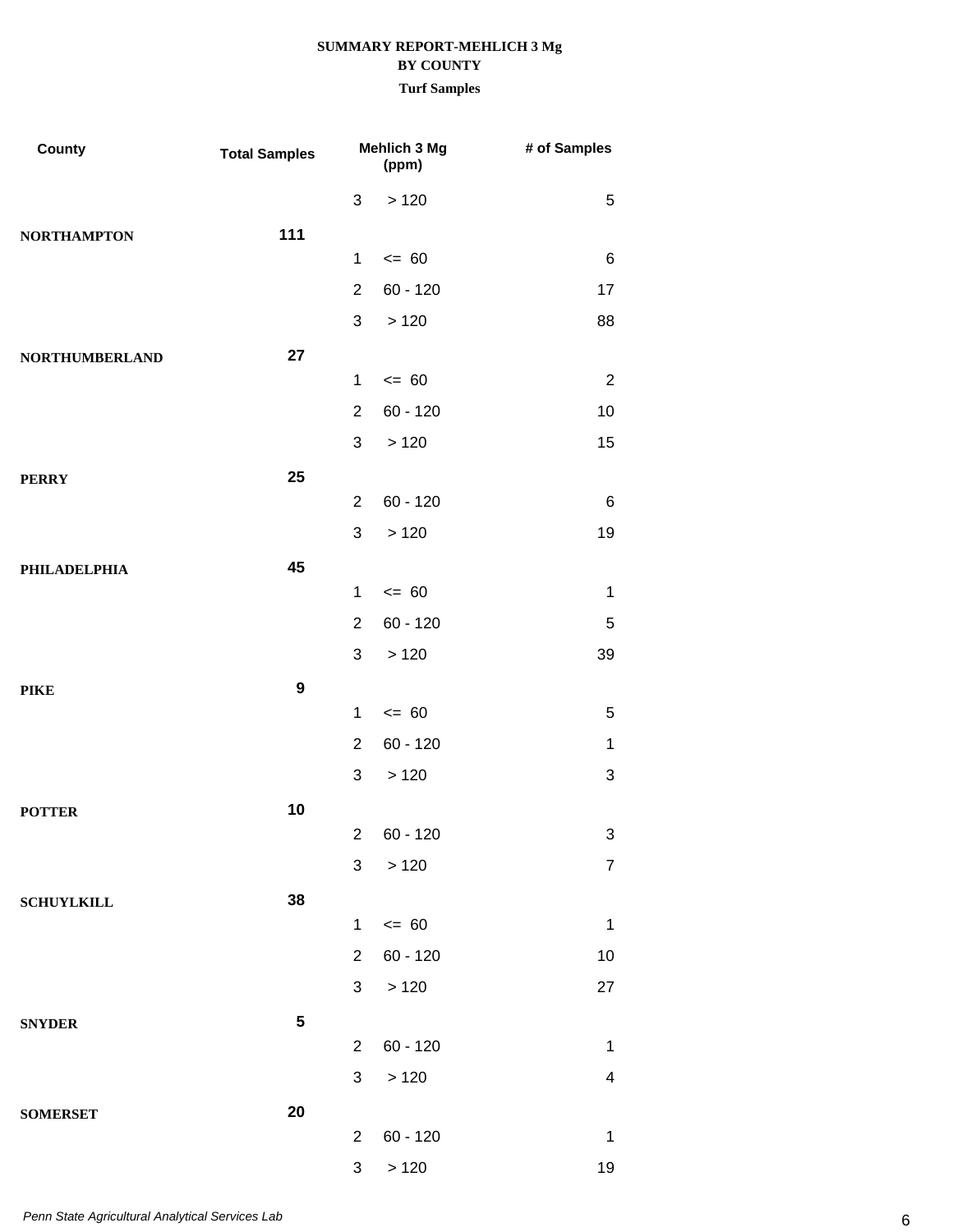| County              | <b>Total Samples</b>    |                | <b>Mehlich 3 Mg</b><br>(ppm) | # of Samples              |
|---------------------|-------------------------|----------------|------------------------------|---------------------------|
| <b>SUSQUEHANNA</b>  | 16                      |                |                              |                           |
|                     |                         | $\mathbf{1}$   | $\leq 60$                    | $\overline{\mathcal{A}}$  |
|                     |                         | $\overline{2}$ | $60 - 120$                   | 4                         |
|                     |                         | 3              | >120                         | 8                         |
| <b>TIOGA</b>        | 28                      |                |                              |                           |
|                     |                         | $\mathbf{1}$   | $= 60$                       | $\overline{c}$            |
|                     |                         | $\overline{2}$ | $60 - 120$                   | $\overline{7}$            |
|                     |                         | 3              | >120                         | 19                        |
| <b>UNION</b>        | 17                      |                |                              |                           |
|                     |                         | $\overline{2}$ | $60 - 120$                   | 3                         |
|                     |                         | 3              | >120                         | 14                        |
| <b>VENANGO</b>      | 6                       |                |                              |                           |
|                     |                         | $\overline{2}$ | $60 - 120$                   | 3                         |
|                     |                         | 3              | >120                         | $\ensuremath{\mathsf{3}}$ |
| <b>WARREN</b>       | $\overline{\mathbf{4}}$ |                |                              |                           |
|                     |                         | $\mathbf{1}$   | $= 60$                       | $\mathbf 1$               |
|                     |                         | 3              | >120                         | 3                         |
| <b>WASHINGTON</b>   | 177                     |                |                              |                           |
|                     |                         | $\mathbf{1}$   | $= 60$                       | 8                         |
|                     |                         | $\overline{2}$ | $60 - 120$                   | 15                        |
|                     |                         | $\mathfrak{S}$ | >120                         | 154                       |
| <b>WAYNE</b>        | 18                      |                |                              |                           |
|                     |                         | $\mathbf{1}$   | $= 60$                       | $\mathbf{1}$              |
|                     |                         | $\overline{2}$ | $60 - 120$                   | $\overline{7}$            |
|                     |                         | 3              | >120                         | $10$                      |
| <b>WESTMORELAND</b> | 209                     |                |                              |                           |
|                     |                         | $\mathbf{1}$   | $= 60$                       | $\overline{4}$            |
|                     |                         | $\overline{2}$ | $60 - 120$                   | 23                        |
|                     |                         | 3 <sup>1</sup> | >120                         | 182                       |
| <b>WYOMING</b>      | 15                      |                |                              |                           |
|                     |                         | $\mathbf{1}$   | $= 60$                       | $\overline{c}$            |
|                     |                         | $\overline{2}$ | $60 - 120$                   | $\overline{7}$            |
|                     |                         | 3              | >120                         | 6                         |